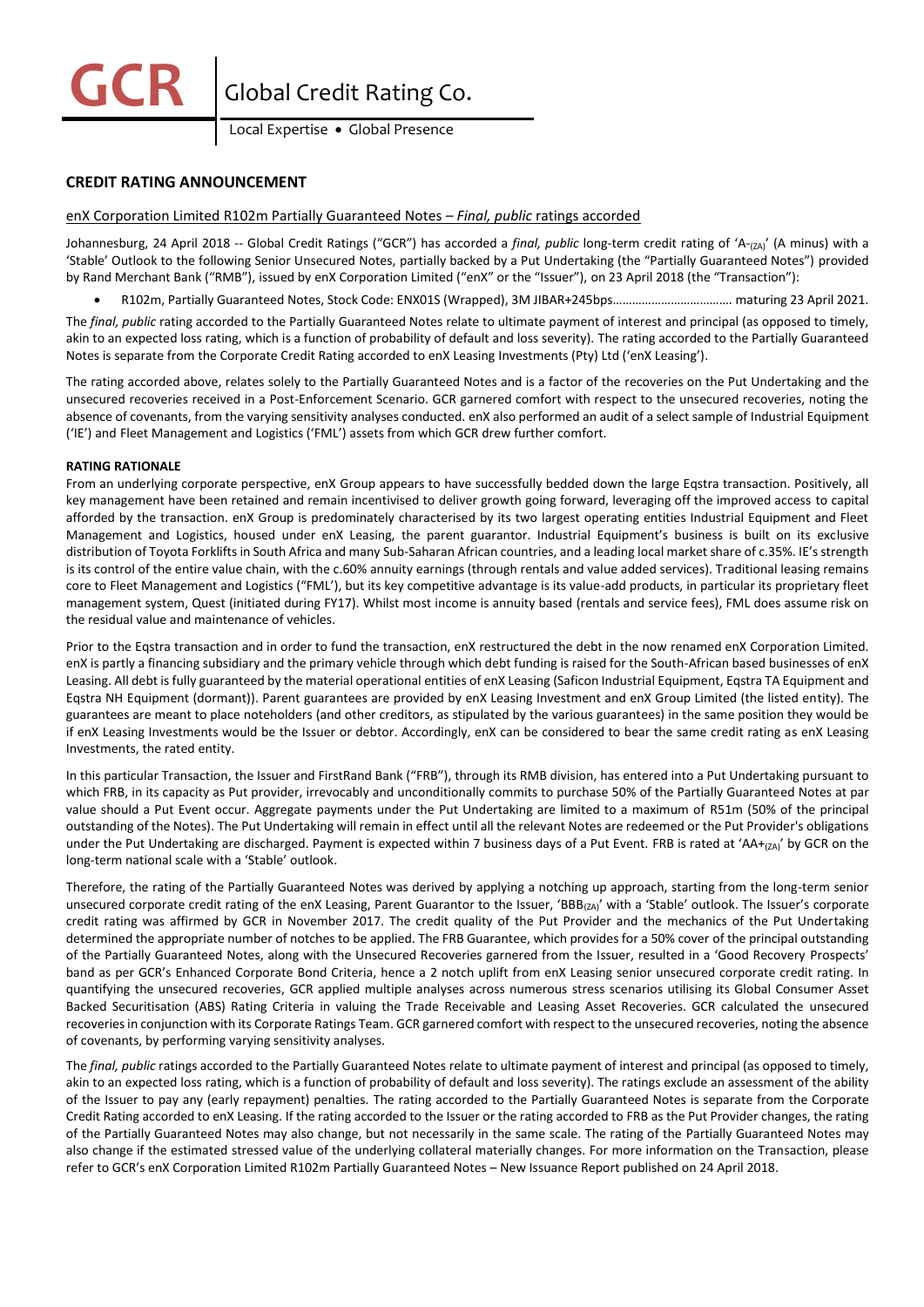### **ANALYTICAL CONTACTS**

Mark Vrdoljak **Corné Else** Senior Structured Finance Analyst Senior Structured Finance Analyst Senior Structured Finance Analyst +27 11 784 1771 +27 11 784 1771 markvrd@globalratings.net example and cornest corneE@globalratings.net

# **Sector Head: Corporate Ratings Committee Chairperson** Eyal Shevel Yohan Assous +27 11 784 1771 +27 11 784 1771 shevel@globalratings.net [yohan@globalratings.net](mailto:yohan@globalratings.net)

**Primary Analyst Secondary Analyst**

Sector Head: Corporate Ratings Sector Head: Structured Finance Ratings Sector Head: Structured Finance Ratings

### **APPLICABLE METHODOLOGIES AND RELATED RESEARCH**

- Global Master Structured Finance Rating Criteria, (February 2017),
- Global Structurally Enhanced Corporate Bonds Rating Criteria (November 2017),
- Global Master Criteria for Rating Corporate Entities (February 2018),
- Global Consumer Asset Backed Securitisation (ABS) Rating Criteria, (May 2017),
- enX Leasing Investments Proprietary Limited Rating Report (November 2017),
- FirstRand Bank Limited Financial Institutions Report (November 2017).

### **RATING LIMITATIONS AND DISCLAIMERS**

ALL GCR'S CREDIT RATINGS ARE SUBJECT TO CERTAIN LIMITATIONS AND DISCLAIMERS. PLEASE READ THESE LIMITATIONS AND DISCLAIMERS BY FOLLOWING THIS LINK: **HTTP://GLOBALRATINGS.NET/UNDERSTANDING-RATINGS**. IN ADDITION, GCR'S RATING SCALES AND DEFINITIONS ARE ALSO AVAILABLE FOR DOWNLOAD AT THE FOLLOWING LINK: **HTTP://GLOBALRATINGS.NET/RATINGS-INFO/RATING-SCALES-DEFINITIONS**. GCR'S CODE OF CONDUCT, CONFIDENTIALITY, CONFLICTS OF INTEREST, PUBLICATION TERMS AND CONDITIONS AND OTHER RELEVANT POLICIES AND PROCEDURES ARE ALSO AVAILABLE AT **HTTP://GLOBALRATINGS.NET**.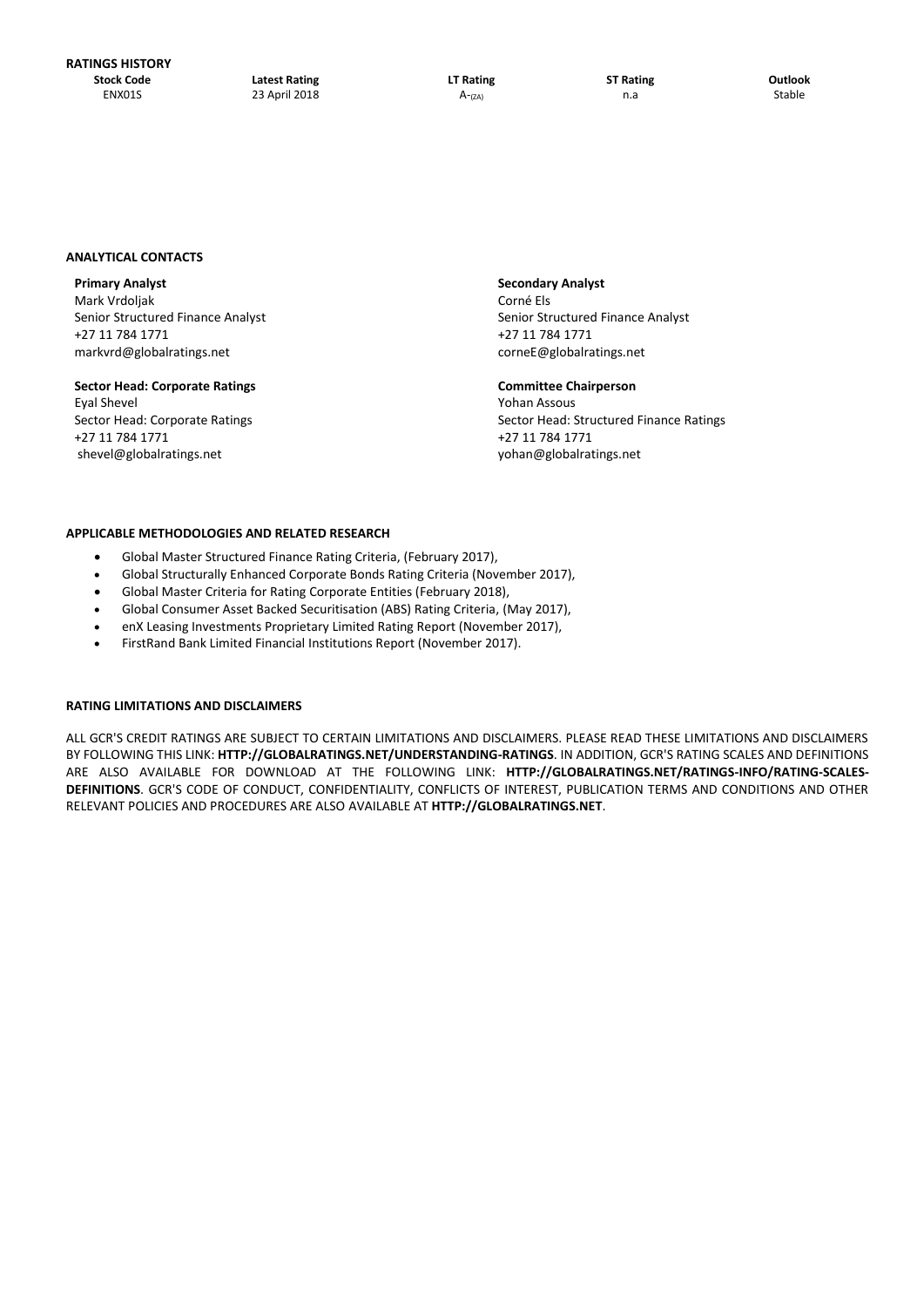# **GLOSSARY OF TERMS/ACRONYMS USED IN THIS DOCUMENT AS PER GCR'S STRUCTURED FINANCE GLOSSARY**

| Arranger                                         | Usually an Investment bank that advises and constructs a transaction and acts as a conduit between the transaction parties: Client,<br>Issuer, Credit Rating Agency, Investors, Legal Counsel and Servicers.                                                                                                                                                                                                                                         |
|--------------------------------------------------|------------------------------------------------------------------------------------------------------------------------------------------------------------------------------------------------------------------------------------------------------------------------------------------------------------------------------------------------------------------------------------------------------------------------------------------------------|
| Bond                                             | A long term debt instrument issued by either: a company, institution or the government to raise funds.                                                                                                                                                                                                                                                                                                                                               |
| Collateral                                       | An asset pledged as security in event of default.                                                                                                                                                                                                                                                                                                                                                                                                    |
| Covenant                                         | A provision that is indicative of performance. Covenants are either positive or negative. Positive covenants are activities that the<br>borrower commits to, typically in its normal course of business. Negative covenants are certain limits and restrictions on the borrowers'<br>activities.                                                                                                                                                     |
| Credit                                           | A contractual agreement in which a borrower receives something of value now, and agrees to repay the lender at some date in the<br>future, generally with interest. The term also refers to the borrowing capacity of an individual or company                                                                                                                                                                                                       |
| Credit Rating                                    | An opinion regarding the creditworthiness of an entity, a security or financial instrument, or an issuer of securities or financial<br>instruments, using an established and defined ranking system of rating categories.                                                                                                                                                                                                                            |
| Default                                          | A default occurs when: 1.) The Borrower is unable to repay its debt obligations in full; 2.) A credit-loss event such as charge-off,<br>specific provision or distressed restructuring involving the forgiveness or postponement of obligations; 3.) The borrower is past due<br>more than X days on any debt obligations as defined in the transaction documents; 4.) The obligor has filed for bankruptcy or similar<br>protection from creditors. |
| Domestic Medium<br><b>Term Note</b><br>Programme | A debt issuance programme that allows an Issuer the continued and flexible issuance of several types of securities in accordance<br>with the programme terms and conditions.                                                                                                                                                                                                                                                                         |
| <b>Floating Rate</b><br>Notes                    | Debt securities that have a periodic interest rate reset in relation to the reference rate, i.e. JIBAR.                                                                                                                                                                                                                                                                                                                                              |
| <b>International Scale</b><br>Rating LC          | International local currency (International LC) ratings measure the likelihood of repayment in the currency of the jurisdiction in which<br>the issuer is domiciled. Therefore, the rating does not take into account the possibility that it will not be able to convert local currency<br>into foreign currency or make transfers between sovereign jurisdictions.                                                                                 |
| Issuer                                           | The party indebted or the person making repayments for its borrowings.                                                                                                                                                                                                                                                                                                                                                                               |
| Long-Term Rating                                 | A long term rating reflects an issuer's ability to meet its financial obligations over the following three to five year period, including<br>interest payments and debt redemptions. This encompasses an evaluation of the organisation's current financial position, as well as<br>how the position may change in the future with regard to meeting longer term financial obligations.                                                              |
| Loss                                             | A tangible or intangible, financial or non-financial loss of economic value.                                                                                                                                                                                                                                                                                                                                                                         |
| Market                                           | An assessment of the property value, with the value being compared to similar properties in the area.                                                                                                                                                                                                                                                                                                                                                |
| Principal                                        | The total amount borrowed or lent, e.g. the face value of a bond, excluding interest.                                                                                                                                                                                                                                                                                                                                                                |
| Property                                         | Movable or immovable asset.                                                                                                                                                                                                                                                                                                                                                                                                                          |
| <b>Rating Outlook</b>                            | A Rating outlook indicates the potential direction of a rated entity's rating over the medium term, typically one to two years. An outlook<br>may be defined as: 'Stable' (nothing to suggest that the rating will change), 'Positive' (the rating symbol may be raised), 'Negative<br>(the rating symbol may be lowered) or 'Evolving' (the rating symbol may be raised or lowered).                                                                |
| Recovery                                         | The action or process of regaining possession or control of something lost. To recoup losses.                                                                                                                                                                                                                                                                                                                                                        |
| Refinance                                        | The issue of new debt to replace maturing debt. New debt may be provided by existing or new lenders, with a new set of terms in<br>place.                                                                                                                                                                                                                                                                                                            |
| Repayment                                        | Payment made to honour obligations in regards to a credit agreement in the following credited order: 3.) Satisfy the due or unpaid<br>interest charges; 4.) Satisfy the due or unpaid fees or charges; and 5.) To reduce the amount of the principal debt.                                                                                                                                                                                           |
| Security                                         | An asset deposited or pledged as a guarantee of the fulfilment of an undertaking or the repayment of a loan, to be forfeited in case of<br>default.                                                                                                                                                                                                                                                                                                  |
| Senior                                           | A security that has a higher repayment priority than junior securities.                                                                                                                                                                                                                                                                                                                                                                              |
| Short-Term Rating                                | A short term rating is an opinion of an issuer's ability to meet all financial obligations over the upcoming 12 month period, including<br>interest payments and debt redemptions.                                                                                                                                                                                                                                                                   |
| Stock Code                                       | A unique code allocated to a publicly listed security.                                                                                                                                                                                                                                                                                                                                                                                               |
| Transaction                                      | A transaction that enables an Issuer to issue debt securities in the capital markets. A debt issuance programme that allows an Issuer<br>the continued and flexible issuance of several types of securities in accordance with the programme terms and conditions.                                                                                                                                                                                   |
| Ultimate Payment                                 | A measure of the principal debt, interest, fees and expenses being repaid over a period of time determined by recoveries.                                                                                                                                                                                                                                                                                                                            |
| <b>Under Review</b>                              | Failure to carry out a full review of a rated entity within the designated timeframe, either through lack of information or delays in<br>finalisation, i.e. review is ongoing.                                                                                                                                                                                                                                                                       |